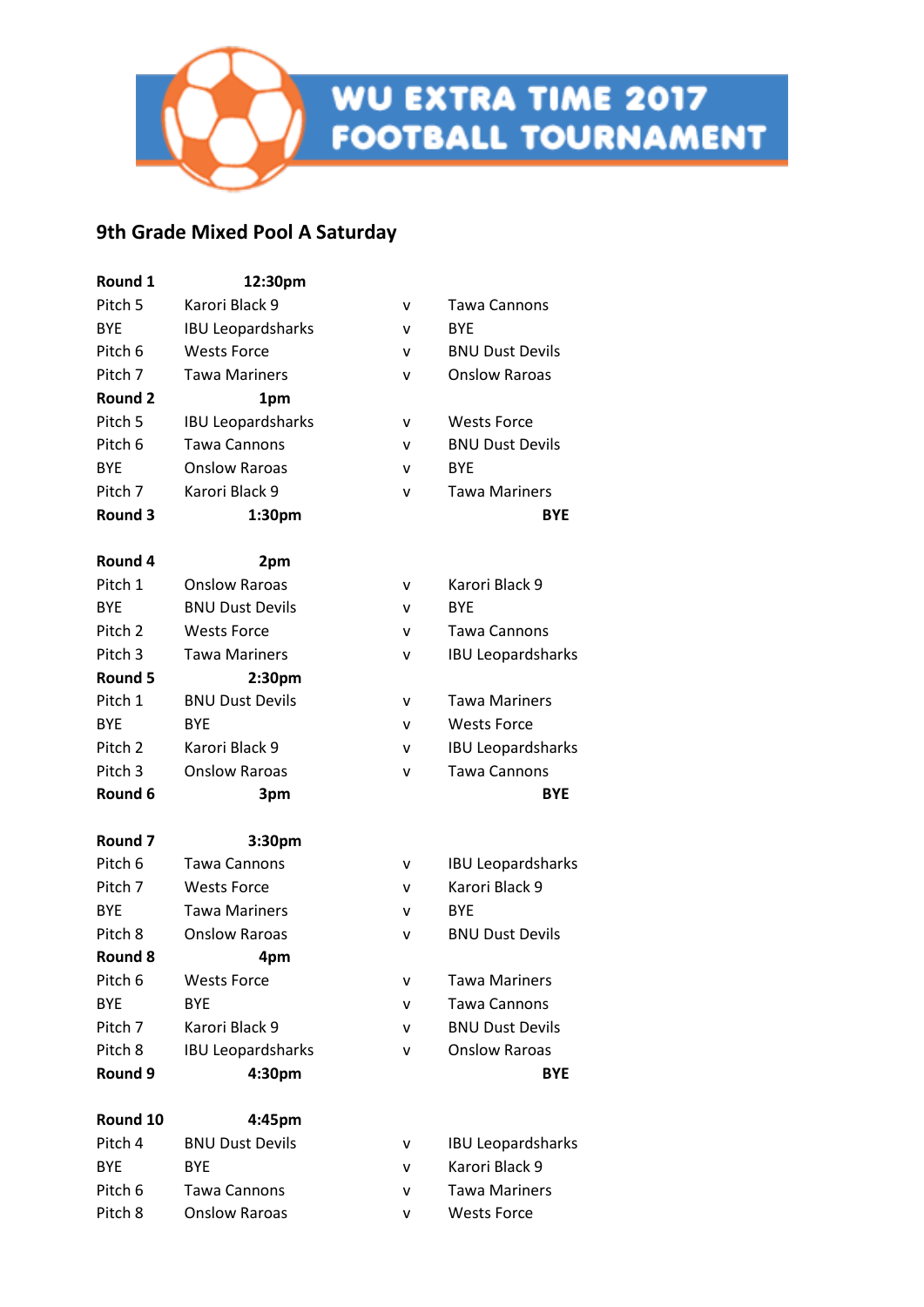# **9th Grade Mixed Pool B Saturday**

| Round 1            | 12:30pm                       |              |                               |
|--------------------|-------------------------------|--------------|-------------------------------|
| Pitch 4            | Rockets                       | v            | The Mullets                   |
| Pitch 8            | Avengers                      | v            | <b>Wellington United City</b> |
| Pitch 10           | <b>WUFC Diamonds</b>          | v            | Seatoun AFC                   |
| <b>Round 2</b>     | 1pm                           |              | <b>BYE</b>                    |
| Round 3            | 1:30pm                        |              |                               |
| Pitch <sub>9</sub> | Avengers                      | $\mathsf{v}$ | <b>WUFC Diamonds</b>          |
| Pitch 10           | <b>Wellington United City</b> | v            | The Mullets                   |
| Pitch 11           | Rockets                       | v            | Seatoun AFC                   |
| Round 4            | 2pm                           |              |                               |
| Round 5            | 2:30pm                        |              |                               |
| Pitch 9            | <b>Wellington United City</b> | v            | <b>WUFC Diamonds</b>          |
| Pitch 10           | <b>Rockets</b>                | v            | Avengers                      |
| Pitch 11           | The Mullets                   | v            | Seatoun AFC                   |
| Round 6            | 3pm                           |              | <b>BYE</b>                    |
| Round <sub>7</sub> | 3:30pm                        |              |                               |
| Pitch 1            | <b>WUFC Diamonds</b>          | v            | The Mullets                   |
| Pitch <sub>2</sub> | Seatoun AFC                   | v            | Avengers                      |
| Pitch <sub>3</sub> | <b>Wellington United City</b> | v            | Rockets                       |
| Round 8            | 4pm                           |              | <b>BYE</b>                    |
| Round 9            | 4:30pm                        |              |                               |
| Pitch 1            | Seatoun AFC                   | v            | <b>Wellington United City</b> |
| Pitch <sub>2</sub> | The Mullets                   | ٧            | Avengers                      |
| Pitch 3            | <b>WUFC Diamonds</b>          | v            | Rockets                       |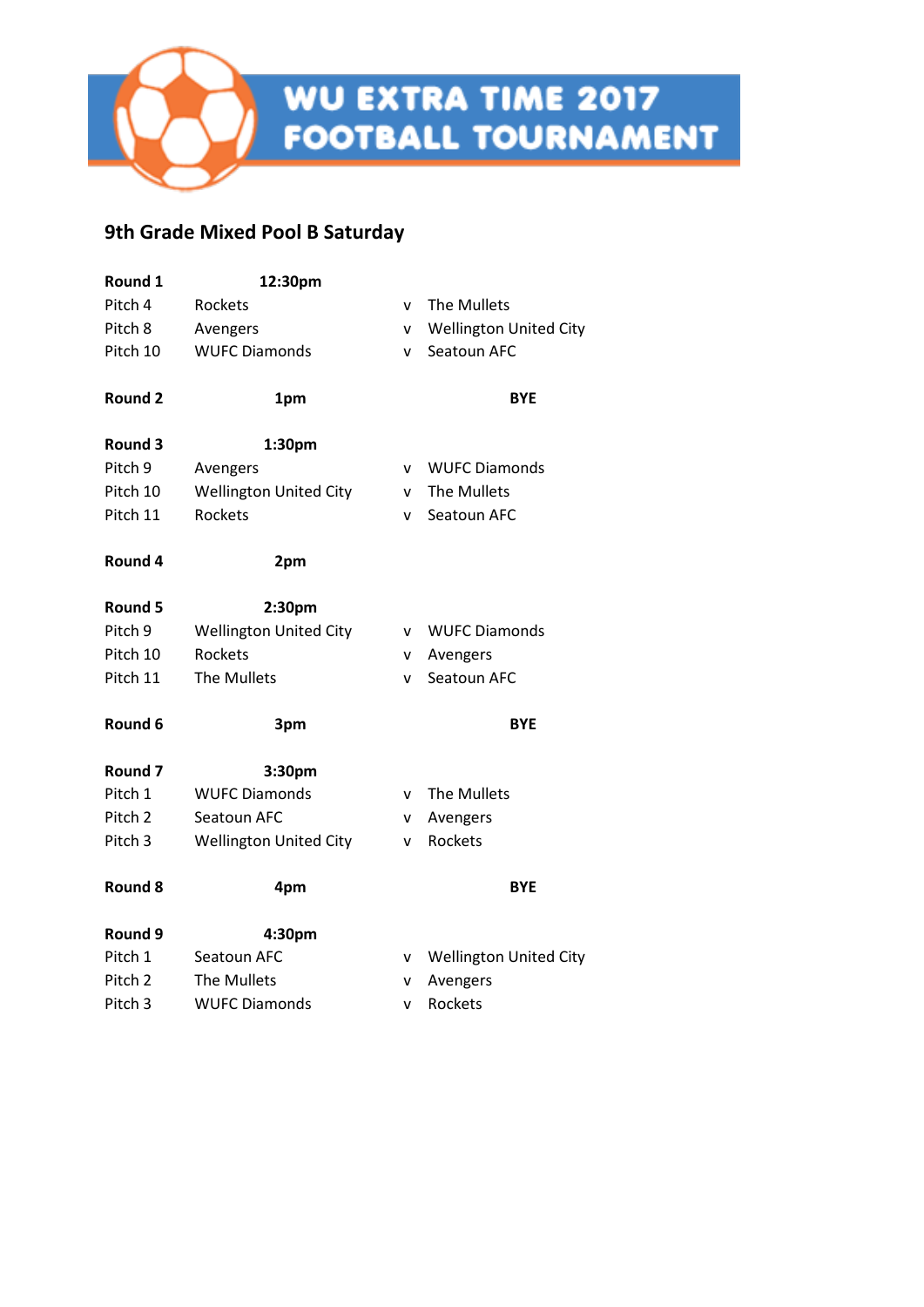# **10th Grade Mixed Pool A Saturday**

| Round 1            | 12:30pm                          | <b>BYE</b> |                                  |
|--------------------|----------------------------------|------------|----------------------------------|
|                    |                                  |            |                                  |
| Round 2            | 1pm                              |            |                                  |
| Pitch 1            | Tawa Pythons                     | v          | <b>Western Suburbs Mavericks</b> |
| Pitch 2            | <b>IBU Tigersharks</b>           | v          | Seatoun Sharks                   |
| <b>BYE</b>         | <b>WU Stars</b>                  | v          | <b>BYE</b>                       |
| Round 3            | 1:30pm                           |            |                                  |
| Pitch 1            | <b>WU Stars</b>                  | v          | <b>IBU Tigersharks</b>           |
| <b>BYE</b>         | <b>BYE</b>                       | v          | <b>Western Suburbs Mavericks</b> |
| Pitch 2            | Tawa Pythons                     | v          | Seatoun Sharks                   |
| Round 4            | 2pm                              |            |                                  |
| Pitch 4            | Western Suburbs Mavericks        |            | v WU Stars                       |
| Round 5            | 2:30 <sub>pm</sub>               |            |                                  |
| Pitch 4            | Tawa Pythons                     | v          | <b>IBU Tigersharks</b>           |
| Pitch 5            | <b>Western Suburbs Mavericks</b> | <b>V</b>   | Seatoun Sharks                   |
| Round 6            | 3pm                              |            |                                  |
| Pitch 5            | Seatoun Sharks                   | v          | <b>WU Stars</b>                  |
| Round <sub>7</sub> | 3:30pm                           |            |                                  |
| Pitch 4            | <b>IBU Tigersharks</b>           | V.         | Western Suburbs Mavericks        |
| Pitch 5            | Tawa Pythons                     | v          | <b>WU Stars</b>                  |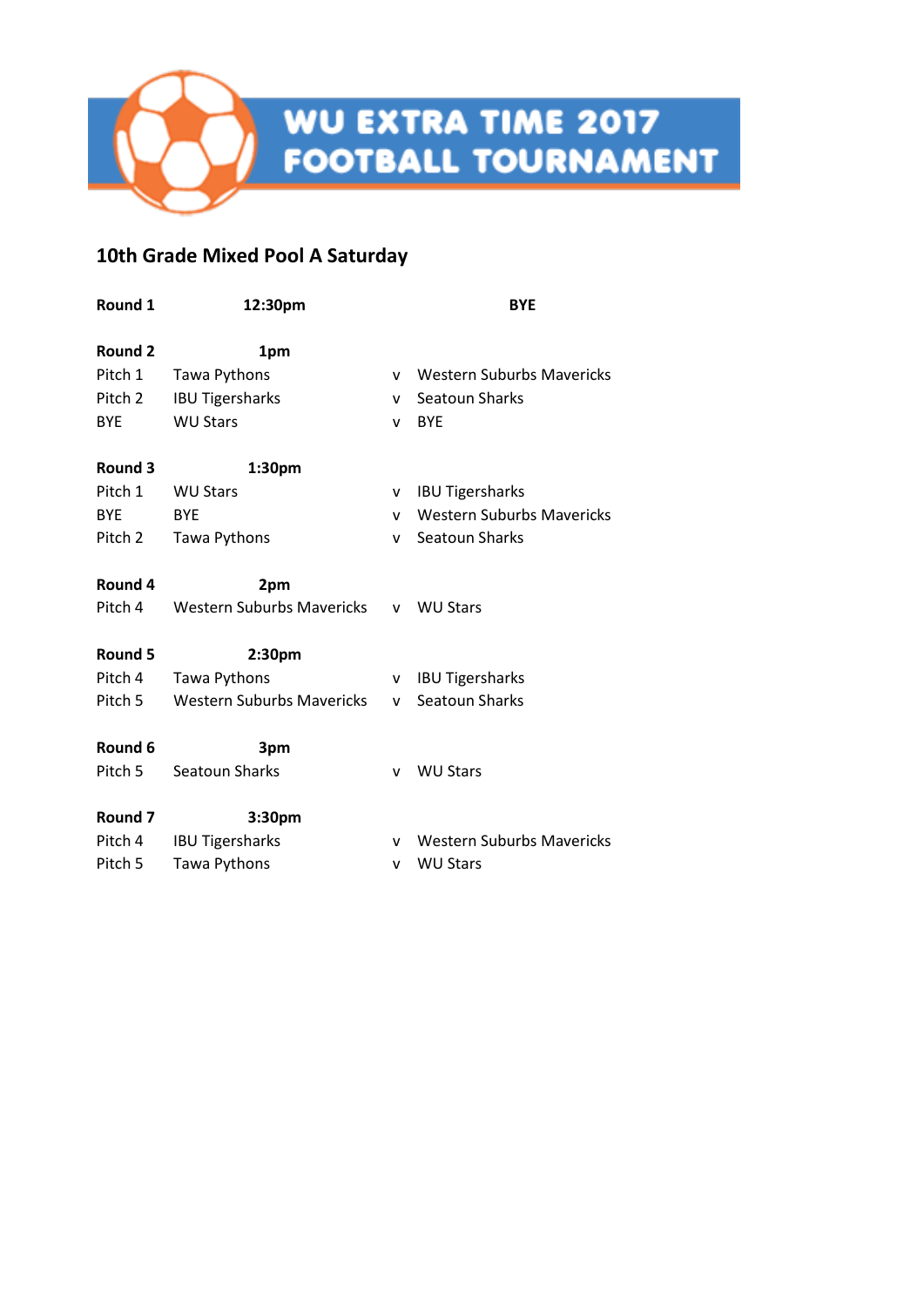# **10th Grade Mixed Pool B Saturday**

| Round 1            | 12:30pm                           |              |                                   |
|--------------------|-----------------------------------|--------------|-----------------------------------|
| Pitch 1            | Naenae Kiwis                      | v            | <b>Upper Hutt Bears</b>           |
| Pitch 2            | Karori Knights                    | v            | Hammerheads                       |
| Pitch <sub>3</sub> | <b>Western Suburbs Gladiators</b> | ٨            | North Wellington Heat             |
| Round 2            | 1pm                               |              | <b>BYE</b>                        |
| Round 3            | 1:30pm                            |              |                                   |
| Pitch <sub>3</sub> | Karori Knights                    | v            | <b>Western Suburbs Gladiators</b> |
| Pitch 4            | Hammerheads                       | v            | <b>Upper Hutt Bears</b>           |
| Pitch <sub>5</sub> | Naenae Kiwis                      | v            | North Wellington Heat             |
| Round 4            | 2pm                               |              |                                   |
| Pitch <sub>5</sub> | Hammerheads                       | v            | <b>Western Suburbs Gladiators</b> |
| Pitch 6            | Naenae Kiwis                      | v            | Karori Knights                    |
| Pitch 7            | <b>Upper Hutt Bears</b>           | v            | North Wellington Heat             |
| Round 5            | 2:30pm                            |              | <b>BYE</b>                        |
| Round 6            | 3pm                               |              |                                   |
| Pitch 1            | <b>Western Suburbs Gladiators</b> | v            | <b>Upper Hutt Bears</b>           |
| Pitch <sub>2</sub> | North Wellington Heat             | v            | Karori Knights                    |
| Pitch <sub>3</sub> | Hammerheads                       | $\mathsf{v}$ | Naenae Kiwis                      |
| Round <sub>7</sub> | 3:30pm                            |              | <b>BYE</b>                        |
| Round 8            | 4pm                               |              |                                   |
| Pitch 4            | North Wellington Heat             | v            | Hammerheads                       |
| Pitch 5            | <b>Upper Hutt Bears</b>           | v            | Karori Knights                    |
| Pitch 10           | <b>Western Suburbs Gladiators</b> | v            | Naenae Kiwis                      |
|                    |                                   |              |                                   |